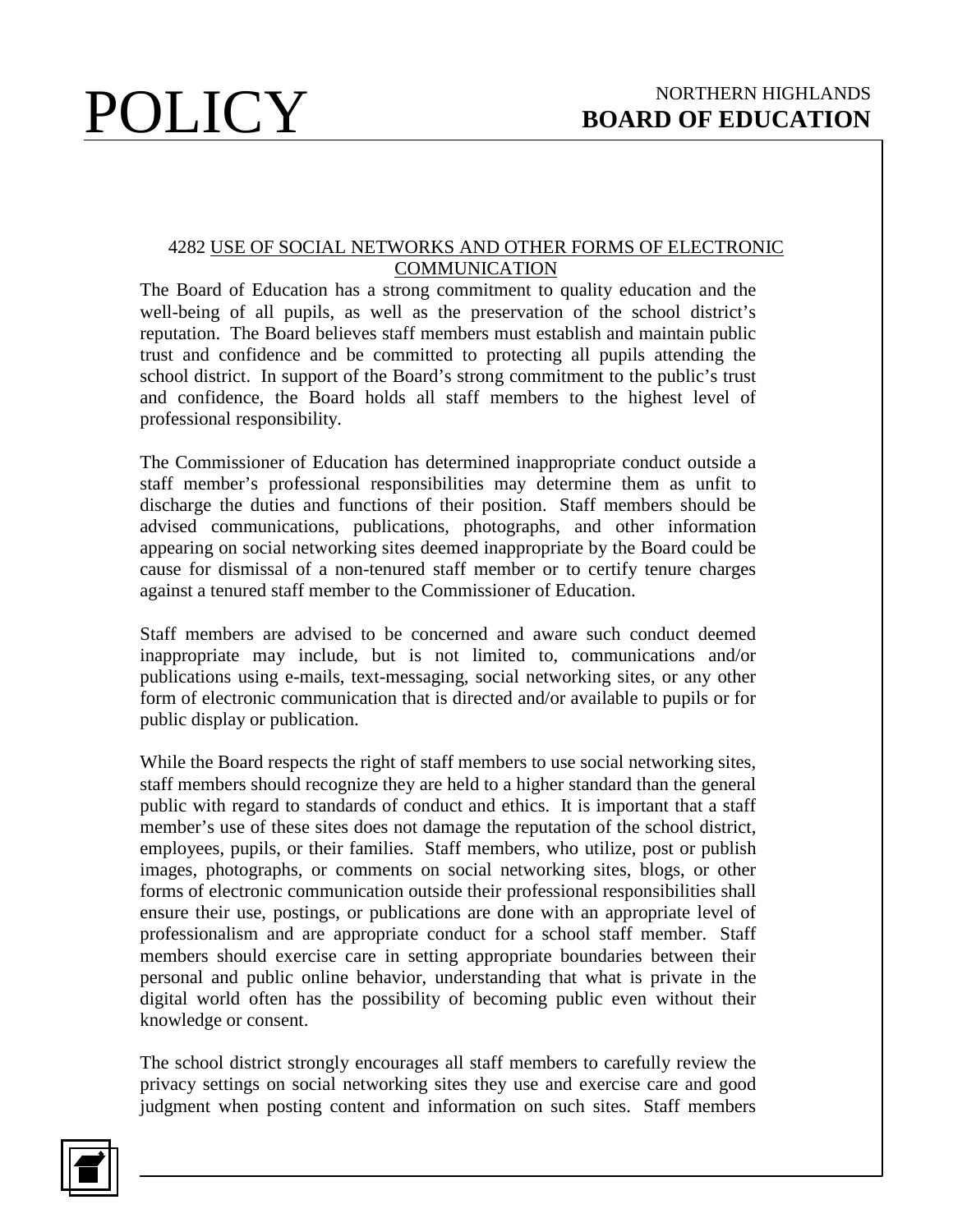should adhere to the following guidelines, which are consistent with the district's workplace standards on harassment, pupil relationships, conduct, professional communication, and confidentiality.

When using personal social networking sites, school staff members:

- 1. Should not make statements that would violate any of the district's policies, including its policies concerning discrimination or harassment;
- 2. Must uphold the district's value of respect for the individual and avoid making defamatory statements about the school district, employees, pupils, or their families;
- 3. May not disclose any confidential information about the school district or confidential information obtained during the course of his/her employment, about any individual(s) or organization, including pupils and/or their families;
- 4. Shall not use social networking sites to post any materials of a sexually graphic nature;
- 5. Shall not use social networking sites to post any materials, which promote violence;
- 6. Shall not use social networking sites, which would be detrimental to the mission and function of the district;
- 7. Are prohibited from using their school district title as well as adding references to the district in any correspondence including, but not limited to, e-mails, postings, blogs, and social networking sites without the permission of the superintendent or designee unless the communication is of an official nature and is serving the mission of the district. This prohibition also includes signature lines and personal e-mail accounts;
- 8. Shall not post updates to their status on any social networking sites during normal working hours including posting of statements or comments on the social networking sites of others during school time unless it involves a school project. Employees must seek

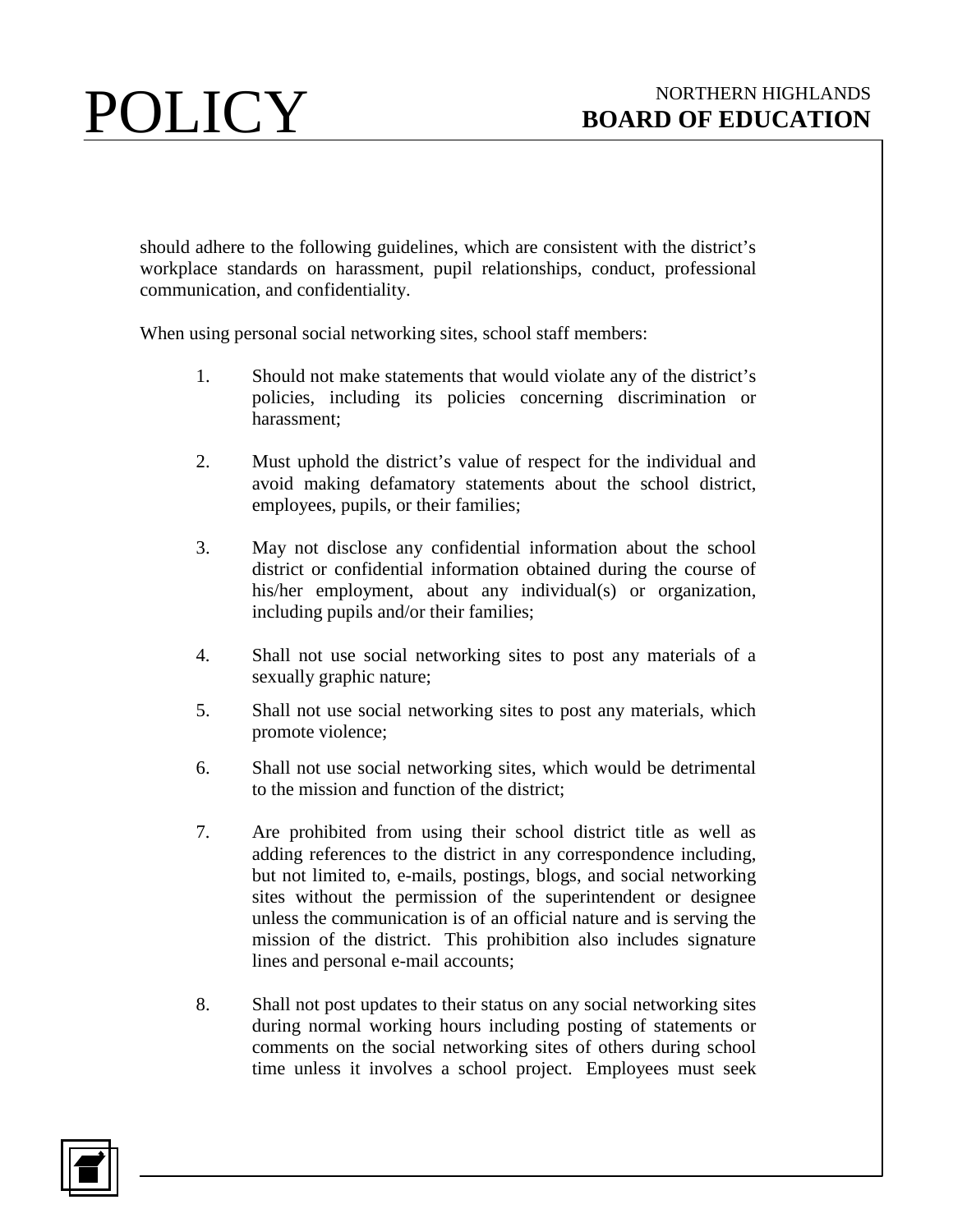

approval from the Superintendent of Schools, principal or supervisor for such use; and

9. Shall not post or publish any information the Commissioner of Education would deem to be inappropriate conduct by a school staff member.

The Policy of this district is to maintain a level of professionalism, both during and after the school day. Any publication through any means of electronic communication, which is potentially adverse to the operation, morale, or efficiency of the district, will be deemed a violation of this Policy. If the Board or Superintendent believes that a staff member's activity or posting of pictures on any social networking site violates the district's policies, the Board or Superintendent may request that the employee cease such activity. Depending on the severity of the incident, the staff member may be subject to disciplinary action.

This Policy has been developed and adopted by this Board to provide guidance and direction to staff members on how to avoid actual and/or the appearance of inappropriate conduct toward pupils and/or the community, while using social networking sites.

The Superintendent and the School Principal will annually remind staff members and orient new staff members concerning the importance of maintaining proper decorum in the on-line digital world including social networks such as, but not limited to: Facebook, Instagram, Twitter, blogs, etc. Employees must conduct themselves in a way that does not distract from or disrupt the educational

process. Employee must be reminded to use good judgment and use caution in their personal use of social networking sites regarding the information and pictures they post on social networking sites. The orientation and reminders will give special emphasis to:

A. Improper fraternization with students using social networking websites on the internet:

> 1. Teachers may not list currently enrolled high school students as "friends" on networking sites;

> 2. All e-mail with students must be through the district's computer and/or servers;

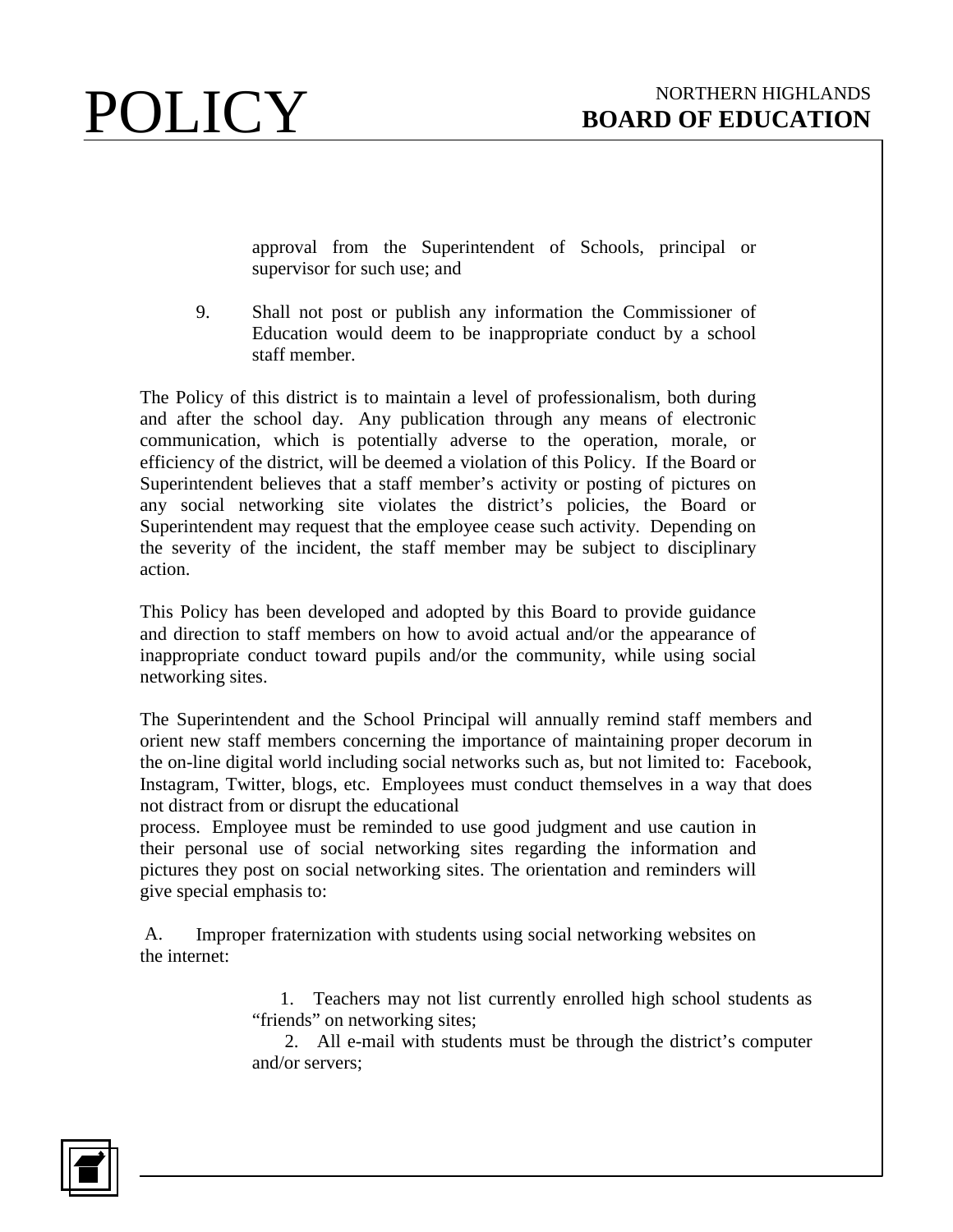3. Teachers must use discretion when sharing their private phone numbers; this information should be used and shared for legitimate school business only;

- 4. Inappropriate contact via e-mail or phone is prohibited.
- B. Inappropriateness of posting items with sexual content;
- C. Inappropriateness of posting pictures of students;
- D. Inappropriateness of posting items exhibiting or advocating use of drugs and alcohol;
- E. Examples of inappropriate behavior to be avoided such as, but not limited to: sharing passwords, sending offensive or obscene language/pictures, using harassing language, violating copyright laws, etc;
- F. Penalties for improper use of district computers, technology and social networking websites;
- G. Penalties for failure to exercise good judgment in on-line conduct.

Telephone Contact with Students

School district personnel shall limit cell phone interaction with students to emergencies or contact that pertains to legitimate school business.

Legitimate school business includes, but is not limited to:

- A. Answering academic inquiries regarding homework, other classroom work or assignments;
- B. Scheduling appointments for school related conferences and/or extra help;
- C. Clarifying classroom expectations and/or assignments;
- D. Notifications related to classroom, club or sports schedules, events, trips, assignments and deadlines.
- E. Inquiries as to a student's well-being following an accident/illness/family tragedy or personal traumatic experience.

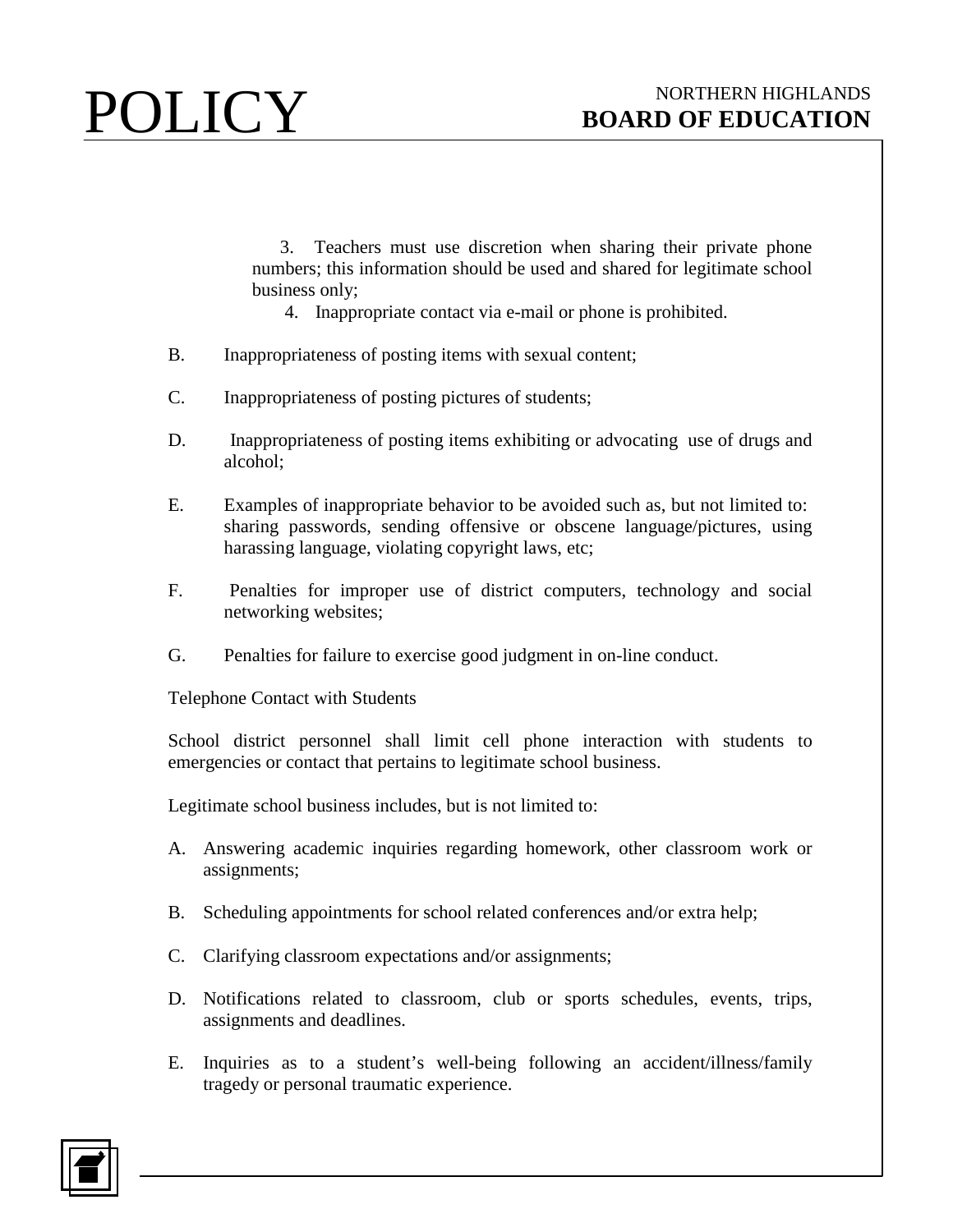Phone contact with students shall be as brief and direct as possible. When brief contact is not sufficient and/or feasible to resolve the matter; teachers shall schedule face to face conferences during regular classroom and extra-help periods to confer with the student. Contact should not exceed three replies.

Text Messages

Staff members, coaches or volunteers shall use discretion when sending a text message to any student individually. We encourage all text messages to be sent to the entire class, team, club or organization. Contact should not exceed three replies. Staff shall not send messages that contain material that may be defined by a reasonable person as profane or obscene; that are racist, sexist or promote illicit, illegal or unethical activity; or messages that:

- A. Violate the district's affirmative action policy;
- B. Are personal in nature and not related to the business of the district;
- C. Can be interpreted as provocative, flirtatious or sexual in nature;
- D. Contain personal and confidential information to persons not authorized to receive that information.

Computer Communication

School district personnel shall adhere to the following guidelines when sending or receiving messages via internal or external e-mail:

A. Personnel shall not reveal passwords to others. If a staff member believesthat a password has been lost or stolen, or that e-mail has been accessedby someone without authorization, he/she should contact his/her supervisor immediately, e-mail windows should not be left open on the screen when the computer is unattended;

B. Staff shall not send messages that contain material that may be defined by a reasonable person as obscene; that are racist, sexist or promote illegal or unethical activity; or messages that:

1. Violate the district's affirmative action policy;

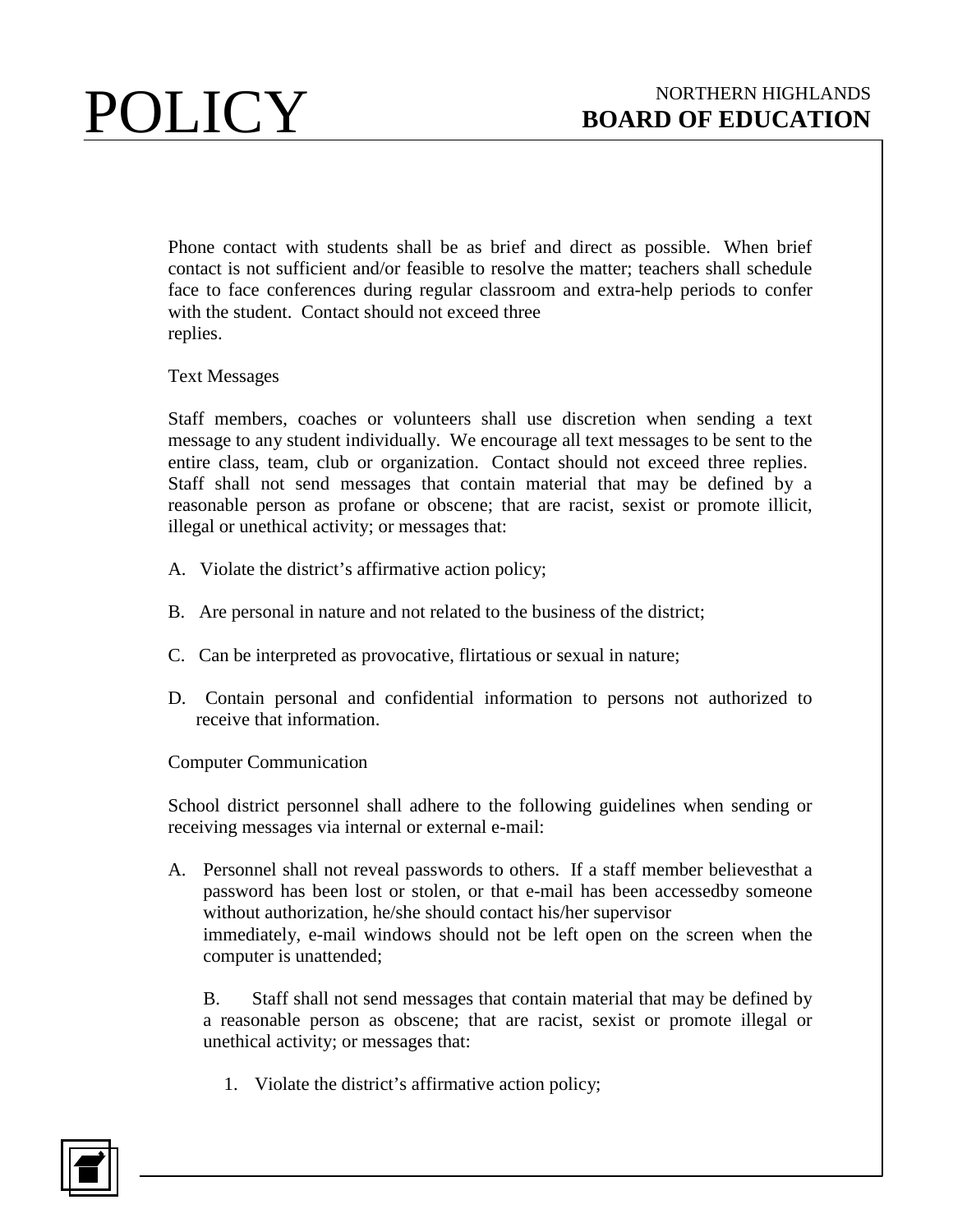- 2. Contain personal and confidential information to persons not authorized to receive that information.
- C. Personnel shall become familiar with the district's policies and regulations on staff and student access to networked information resources before initiating e-mail use;
- D. Employees learning of any misuse of the e-mail systems shall notify the superintendent, their supervisor or the principal immediately.

Implementation

A copy of this Policy shall be made readily available to all staff members.

The superintendent or designees will periodically conduct internet searches to see if teachers or staff members have posted inappropriate materials on-line and/or when informed that teachers or staff members may have posted inappropriate materials online. When inappropriate use of computers and websites is discovered, the superintendent or designee will download the offensive material, investigate and determine how best to proceed. Penalties include, but are not limited to: a written reprimand, suspension, salary increment withholdings, tenure charges and/or dismissal.

Misuse of the internet or other electronic communications during school hours and/or with school equipment may be reported to law enforcement authorities.

Legal References:

| N.J.S.A. 18A:6-10 Dismissal and reduction in compensation of persons |  |
|----------------------------------------------------------------------|--|
| under tenure in public school system                                 |  |
| N.J.S.A. 18A:25-6 Suspension                                         |  |
| N.J.S.A. 18A:29-14 Salary increment withholding                      |  |
| N.J.S.A. 18A:28-5 Tenure                                             |  |
| N.J.S.A. 18A:11-1 General mandatory powers and duties                |  |
| N.J.S.A. 18A:27-4 Power of boards of education to make               |  |
| rules governing employment of                                        |  |
| teacher, etc., employment there under                                |  |
| N.J.S.A. 18A:54-20 Powers of board (county vocational                |  |
| schools)                                                             |  |

Hicks v. Pemgerton Board of Ed., 1975 S.L.D. 332